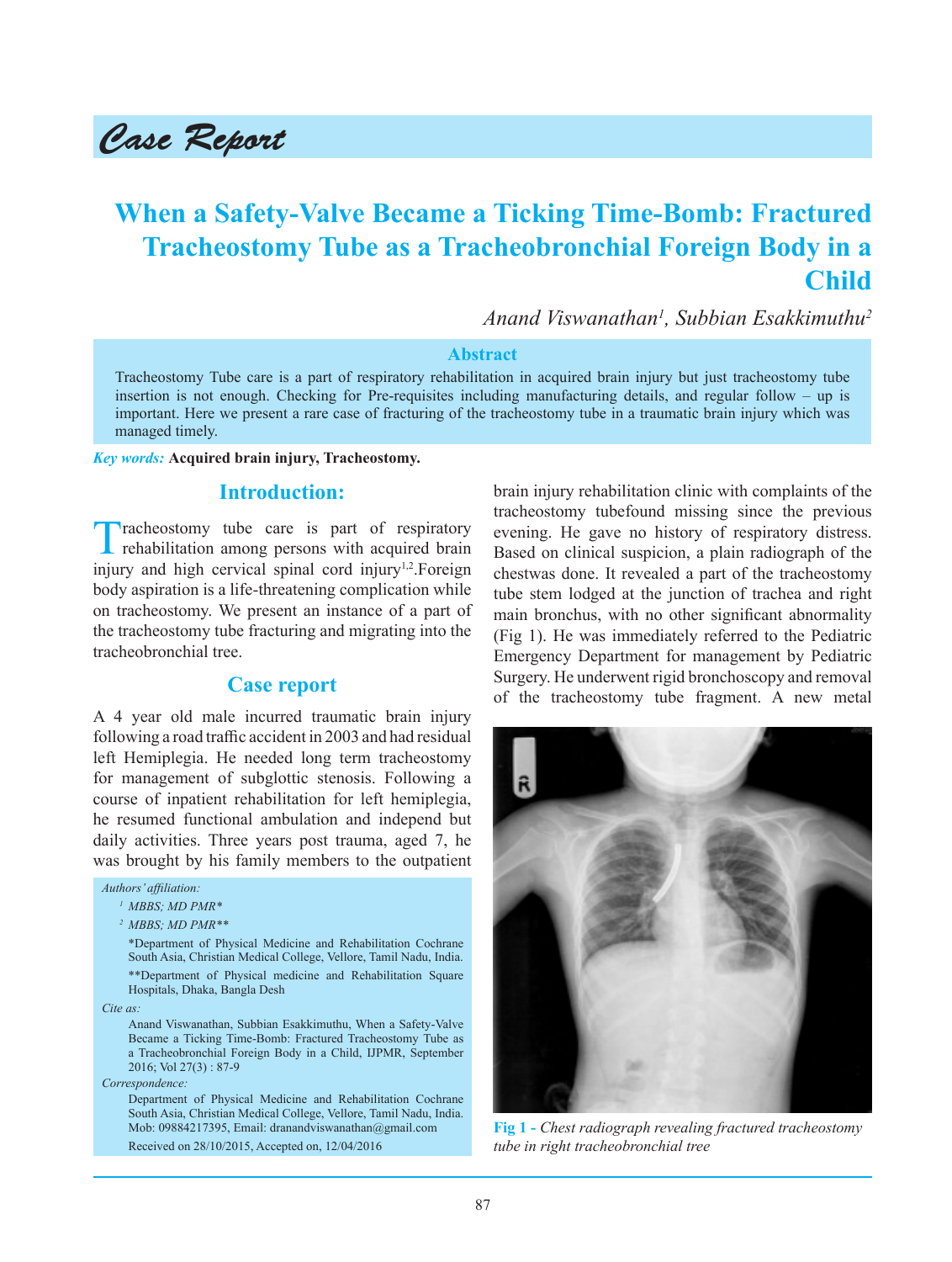tracheostomy tube was inserted via the stoma. Postprocedure period was uneventful and he was discharged from the hospital two days later.Since then, he has been followed up for about seven years, and he has had no complications.

## **Discussion**

While many reports mention only a few of the published literature, we were able to identify at least 35 reports of tracheobronchial tree foreign body due to a fractured tracheostomy tube<sup>3-37</sup>. Potential causes that have been ascribed for such fractures include manufacturing/ designing defects, corrosion due to alkaline tracheal secretions, repeated boiling<sup>9</sup>. Metal, PVC and silicone tracheostomy tubes have all been implicated $16,18,30$ . The junction of the stem with the flanges is the commonest site of fracture, though fracture at the level of fenestration has been reported too<sup>22</sup>. Fractures have been reported to have occurred as early as within 8 hours of first use $31$ . Complications include but are not limited to respiratory distress, lower respiratory infection, and death19. The boy in our case report was asymptomatic probably because the lumen of the fractured tracheostomy tube was strategically lodged at the junction of trachea and the right main bronchus such that it acted like a stent. It is also possible that presentation to the hospital and therapeutic intervention within 24 hours of aspiration could have precluded sequelae related to delayed inflammatory response.

Respiratory tract pathology being among the leading causes for morbidity and mortality among persons with tracheostomy, it is essential to ensure diligent care. Checking for manufacturing defects prior to insertion, regular follow-up inspections of the tube to detect early signs of wear should be essential part of care. Change of tracheostomy tube at regular intervals should also be considered in order to prevent this rare but potentially fatal complication related tofracturing of tracheostomy tube.

# **References**

- 1. Huang Y-H, Lee T-C, Liao C-C, Deng Y-H, Kwan A-L. Tracheostomy in craniectomised survivors after traumatic brain injury: a cross-sectional analytical study. *Injury*. 2013; **44:**1226 -31.
- 2. McCully BH, Fabricant L, Geraci T, Greenbaum A, Schreiber MA, Gordy SD. Complete cervical spinal cord injury above C6 predicts the need for tracheostomy. *Am J Sur*g. 2014; 1:
- 3. BASSOE HH, BOE J. Broken tracheotomy tube as a foreign body. *Lancet.* 1960 7; **1:** 1006–7.
- 4. Artamonov NA. [Part of the tracheotomy tube as a foreign body of the trachea]. *Zhurnal Ushnykh Nos Gorl Bolezn J Otol Rhinol Laryngol Sic*. 1965 ; **25:**  84.
- 5. Kakar PK, Saharia PS. An unusual foreign body in the tracheo-bronchial tree. *J Laryngol Otol*. 1972; **86:**1155–7.
- 6. Kemper BI, Rosica N, Myers EN, Sparkman T. Inner migration of the inner cannula: an unusual foreign body. *Eye Ear Nose Throat Mon*. 1972 ; **51:**  257–8.
- 7. Sood RK. Fractured tracheostomy tube. *J Laryngol Otol.* 1973; **87:**1033-4.
- 8. Maru YK, Puri ND, Majid A. An unusual foreign body in the tracheobronchial tree. *J Laryngol Otol*. 1978; **92:**1045-8.
- 9. Okafor BC. Fracture of tracheostomy tubes. Pathogenesis and prevention. **J Laryngol Otol.**  1983; **97:** 771- 4.
- 10. Myatt JK, Willatts DG. An inhaled tracheostomy tube. *Successful anaesthetic management. Anaesthesia*. 1984 ; **39:**1235-6.
- 11. Bowdler DA, Emery PJ. Tracheostomy tube fatigue. An unusual cause of inhaled foreign body. *J Laryngol Otol*. 1985 ; **99:** 517-21.
- 12. Otto RA, Davis W. Tracheostomy tube fracture: an unusual etiology of upper respiratory airway obstruction. *The Laryngoscope*. 1985; **95:** 980-1.
- 13. Gupta SC. Fractured tracheostomy tubes in the tracheo-bronchial tree: (a report of nine cases). *J Laryngol Otol*. 1987 ; **101:** 861-7.
- 14. Slotnick DB, Urken ML, Sacks SH, Lawson W. Fracture, Separation, and Aspiration of Tracheostomy Tubes: Management with a New Technique. *Otolaryngol -- Head Neck Surg*. 1987 1; **97:** 423-7.
- 15. Sullivan MJ, Hom DB, Passamani PP, DiPietro MA. An unusual complication of tracheostomy. *Arch Otolaryngol Head Neck Surg.* 1987 ;**113:**198-9.
- 16. Majid AA. Fractured silver tracheostomy tube: a case report and literature review. *Singapore Med J.*  1989 ; **30:** 602-4.